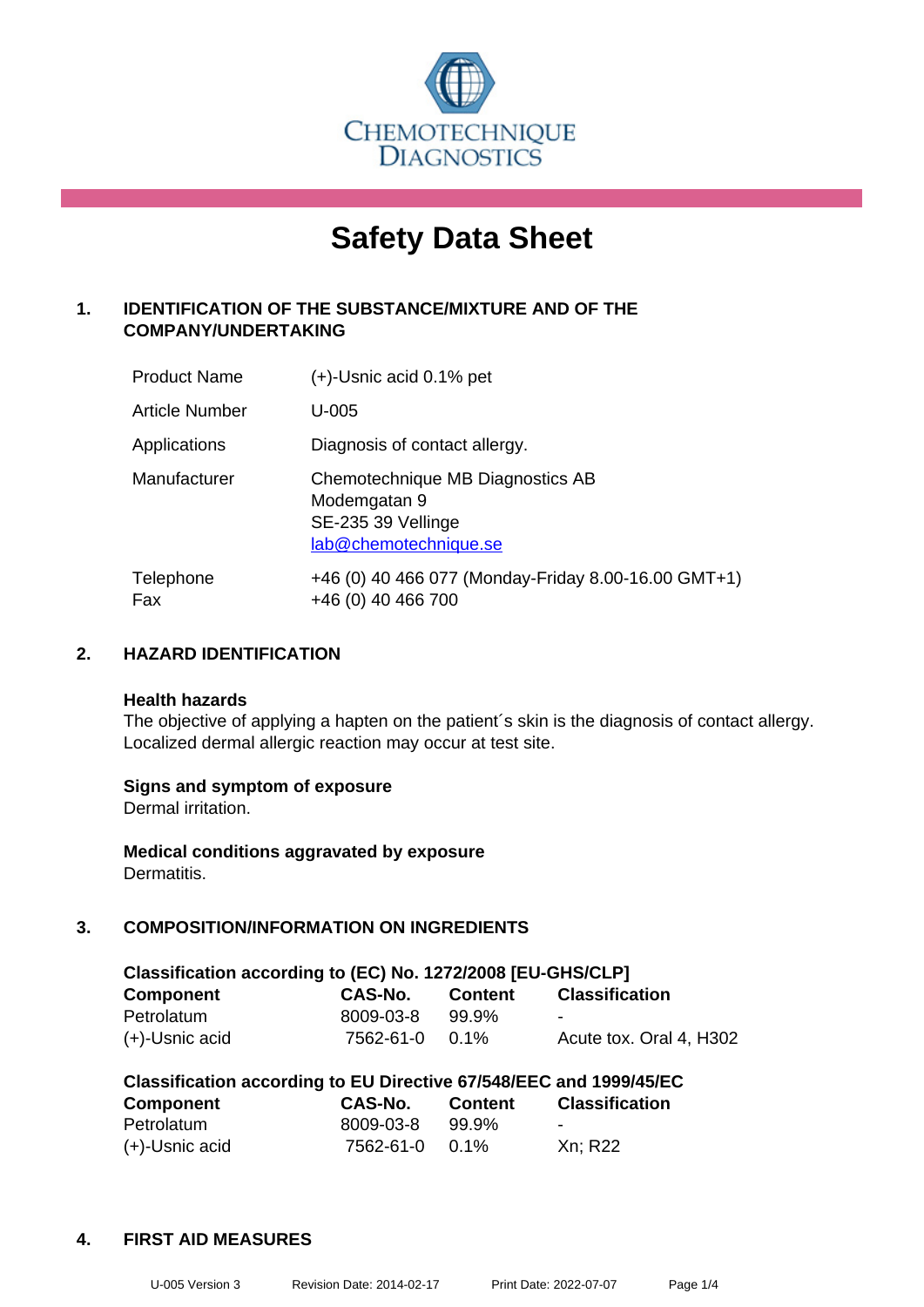#### **Emergency and first aid procedures**

Obtain medical attention.

# **5. FIRE-FIGHTING MEASURES\***

#### **Suitable extinguish media**

CO2, powder or water spray. Fight larger fires with water spray or alcohol resistant foam.

#### **For safety reasons unsuitable extinguishing agents** Water with full jet.

**Special protective equipment for fire-fighters** Wear self-contained respiratory protective device. Wear fully protective suit.

\*Data is shown for petrolatum only

#### **6. ACCIDENTAL RELEASES MEASURES**

**Steps to be taken if material is released or spilled** Contain and place in a closed container.

#### **7. HANDLING AND STORAGE**

**Precautions to be taken in handling and storage** Store dark at 5-8°C. Avoid extended exposure to light. FOR EXTERNAL USE ONLY.

#### **8. EXPOSURE CONTROLS/PERSONAL PROTECTION**

**Respiratory protection** Not required.

**Ventilation**

Local exhaust.

**Protective gloves** Disposal gloves.

#### **Eye protection**

Not required with normal use.

#### **Work/Hygienic practices**

Wash hands after each use.

#### **9. PHYSICAL AND CHEMICAL PROPERTIES**

Appearance Pale Yellow Semi-Solid Odour **Odourless** 

Melting point\* 50-55° C Flash point\* >100°C Self ignition\* Product does not self ignite.

Boiling point\* No data available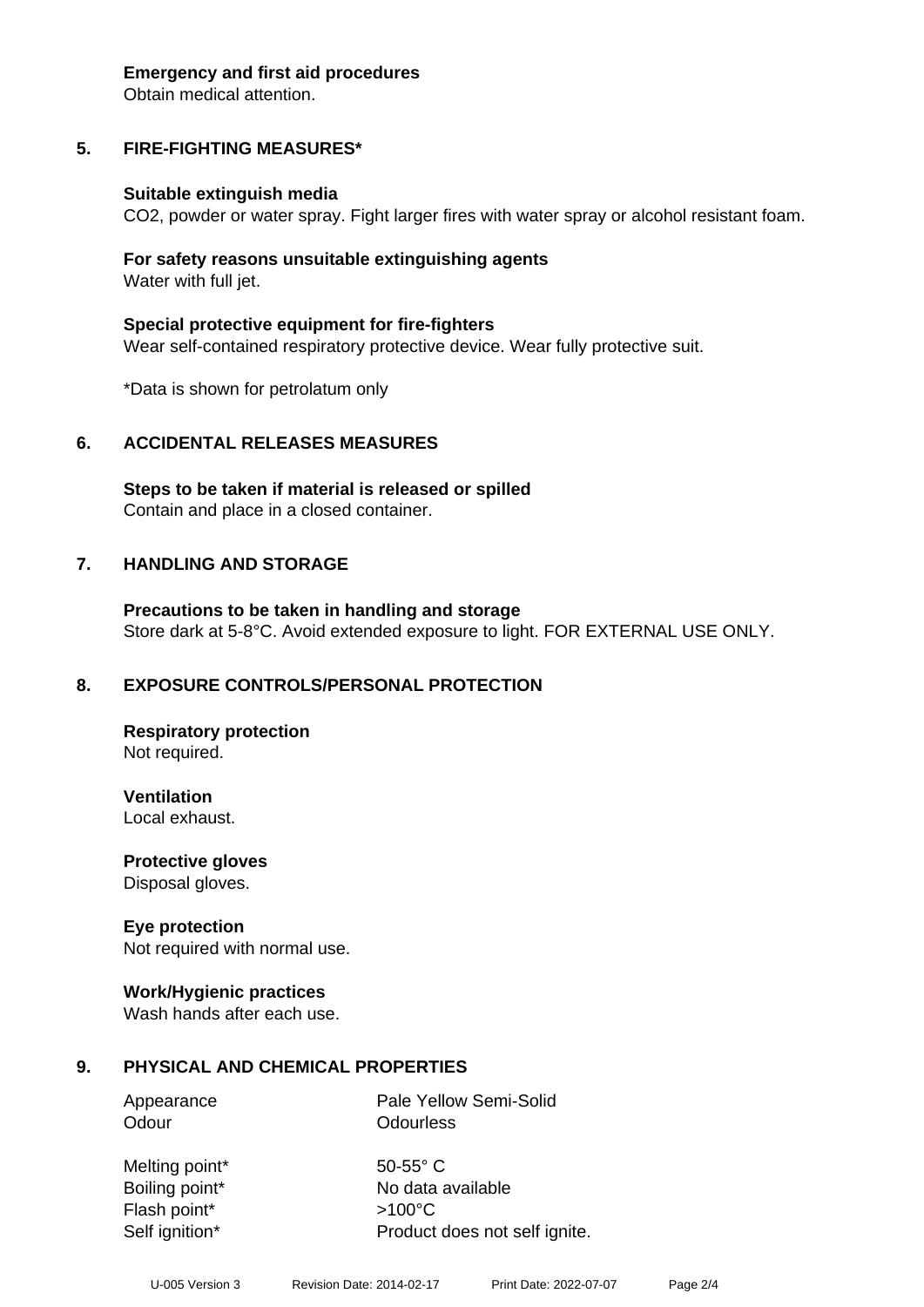Density\* No data available. Solubility in/Miscibility with Water\*

Danger of explosion\* Product does not present an explosion hazard. Insoluble

\*Data is shown for petrolatum only

#### **10. STABILITY AND REACTIVITY**

#### **Incompability**

May react with strong oxidizing agents.

#### **Stability**

Stable at recommended storage conditions.

#### **Hazardous byproducts**

Combustion may generate CO, CO2 and other oxides.

# **Hazardous polymerization**

Will not occur.

# **11. TOXICOLOGICAL INFORMATION**

No data available.

# **12. ECOLOGICAL INFORMATION**

No data available.

#### **13. DISPOSAL CONSIDERATIONS**

**Waste disposal method** Comply with federal, state/provincial and local regulation.

#### **14. TRANSPORT INFORMATION**

Not dangerous goods.

#### **15. REGULATORY INFORMATION**

The classification is according to the latest editions of the EU lists, and extended by company and literature data.

#### **16. OTHER INFORMATION**

#### **Text of H-statements and R-phrases mentioned in Section 3**

| Acute tox. Oral 4 | Acute toxicity, Oral (Category 4) |
|-------------------|-----------------------------------|
| H302              | Harmful if swallowed              |
| -Xn               | <b>Harmful</b>                    |
| R <sub>22</sub>   | Harmful if swallowed              |